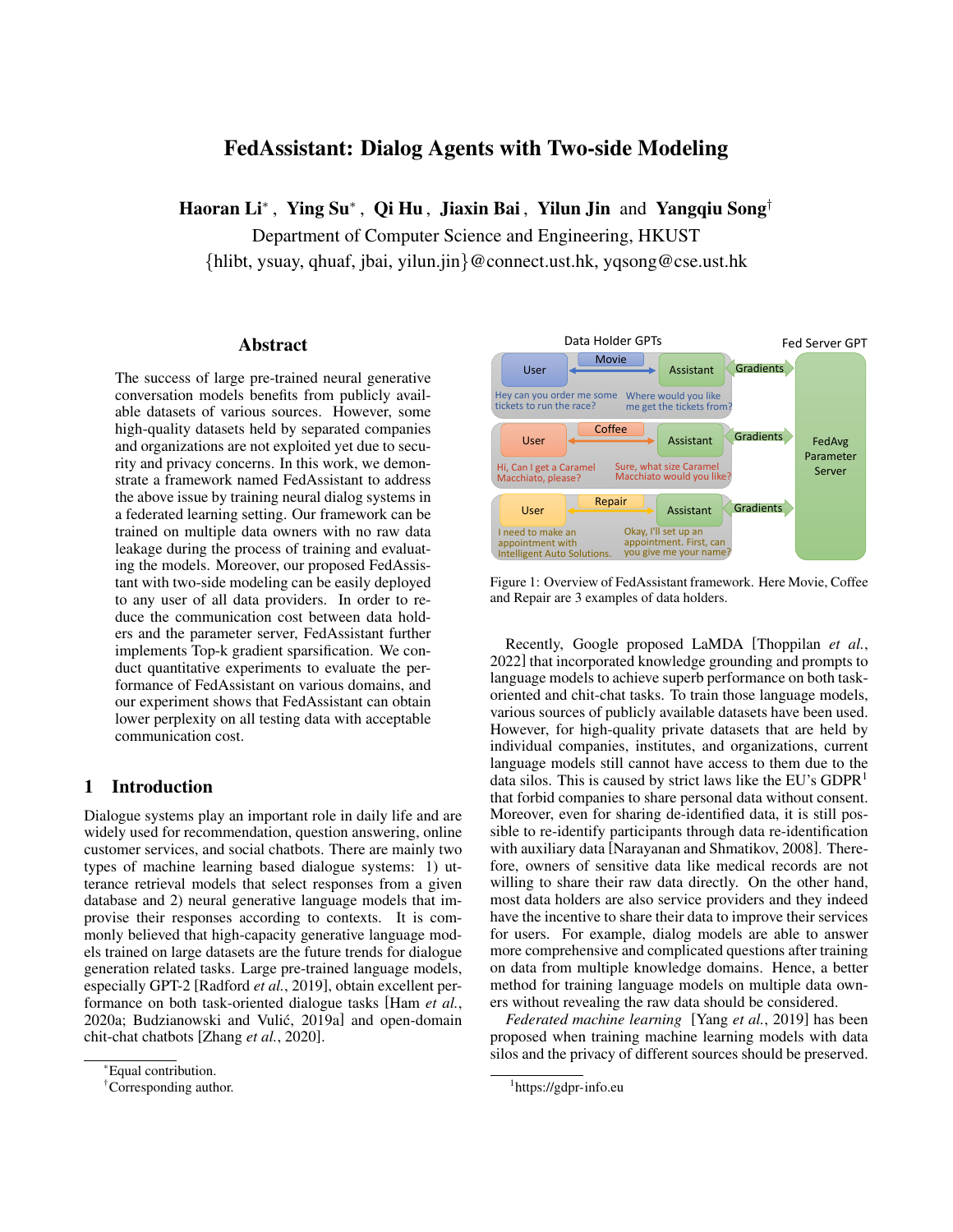Most federated machine learning frameworks utilize a central server to perform variants of FedAvg Algorithm [Konečný *et al.*[, 2016\]](#page-6-2) that uses the weighted or unweighted average of clients' model parameters or gradients to update a global model and then the global model sends the update back to its corresponding clients. It is promising to consider training large pre-trained language models in a federated manner, so that the raw data from multiple owners can be utilized in dialogue agent while maintaining their data privacy at the same time. However, there are three main problems to consider. First, giant models typically consist of more than one hundred million model parameters thus updating client and global models iteratively is impractical due to huge communication costs. Second, the generative property of dialogue neural models can also be a constraint for service users: to produce a response with given context, the generative models have to improvise word by word, which is time-consuming for mobile users with limited computational resources. Third, simply deploying dialogue neural models to service providers may avoid the second problem, but it requires users to transfer their plaintexts to the server. These texts may become a potential threat to the users' privacy since private information can be mined from some sensitive content.

To overcome the above problems, we propose a two-side dialogue modeling framework based on the GPT-2 model, FedAssistant, where only hidden states are required to transfer between the two GPT-2 models with the FedAvg algorithm. FedAssistant exploits the transformer architecture to model next utterances where partial hidden states of the other side can be regarded as contexts. Figure [1](#page-0-1) depicts an example of FedAssistant with three data holders: Movie, Coffee, Repair and each of them owns the conversations between users and assistants. Every data holder uses two GPT-2 models for modeling users' and assistants' utterances separately and FedAvg is only performed for assistants' GPT-2. As a result, data holders can better obtain their own auto-response assistants to further improve their services and users are able to obtain replies without sending raw utterances through one simple round of user side GPT-2 inference. In summary, we highlight the following contributions of FedAssistant.

- FedAssistant can avoid plaintext transmission during training and inference states. Only past keys and values of all transformer blocks are required as contexts for response generation.
- FedAssistant views data holders as user service providers and allows simple model deployment to their users that do not need to generate explicit responses word by word locally.
- Lastly, FedAssistant can perform well with the Top-k gradient sparsification technique to reduce the communication cost.

# 2 Related Works

In this section, we first introduce the details of FedAvg algorithm and approaches for gradient compression. Then several works about task-oriented dialog agents are presented.

### 2.1 FedAvg and Gradient Compression

FedAvg [\[McMahan](#page-6-3) *et al.*, 2017] combines local SGD [\[Ketkar, 2017\]](#page-6-4) on each client and model averaging on a server, which makes the distributed modeling training under federated learning setting applicable. Each client needs to download an entire model and upload an updated model again. The communication cost of this process could be very high due to slow and unreliable network connections. To address this problem, researches on gradient compression in distributed SGD have been proposed can be classified into two streams, including unbiased estimate for gradients and biased gradient compression.

Approaches of unbiased estimate for gradients include Quantized SGD [\[Alistarh](#page-6-5) *et al.*, 2017] and sparsification [\[Lin](#page-6-6) *et al.*[, 2017\]](#page-6-6). The Quantized SGD aims to trade-off between the communication cost and convergence guarantees. The sparsification method maintains the unbiasedness of sparsified stochastic gradient by dropping some coordinates of the gradient and amplify the remaining ones. However, the requirement for these methods is too stringent for empirical application.

Another direction is biased gradient compression that includes signSGD [\[Bernstein](#page-6-7) *et al.*, 2018] and DGC sparsification [Lin *et al.*[, 2017\]](#page-6-6). SignSGD utilizes the sign of stochastic gradient to perform a 1-bit compressed communication between server and clients. Previous gradient sparsifications focus on reducing the size of transmitted gradients. [\[Strom,](#page-7-5) [2015;](#page-7-5) [Aji and Heafield, 2017\]](#page-6-8) proposed to send gradients or absolute values of gradients larger than a constant threshold and [\[Dryden](#page-6-9) *et al.*, 2016] proposed to send a fixed portion of gradients. Different from SignSGD, DGC sparsification sends the magnitude of gradients greater than a threshold while keep accumulating the local gradients in the meantime.

In this paper, we focus on the training of task-oriented dialog agents under the biased gradient estimate stream. To simplify the communication process, we adopt a top-k sparsification strategy similar to the idea in [\[Dryden](#page-6-9) *et al.*, 2016]. Each time the clients and server communicate with a fixed proportion of gradients selected by magnitude.

# 2.2 Dialog Agent

Task-oriented dialog assistants are very common in realworld now, such as Google Home, Apple Siri and Microsoft Cortana. Typically a traditional task-oriented dialog agent is built based on a pipeline architecture, including four parts, a natural language understanding (NLU) module [\[Sarikaya](#page-7-6) *et al.*, 2014; [Ravuri and Stolcke, 2016\]](#page-7-7), a dialog state tracking (DST) module [\[Henderson](#page-6-10) *et al.*, 2013; Mrkšić *et al.*[, 2015\]](#page-6-11), a dialog policy module [\[Lipton](#page-6-12) *et al.*, 2018; Chen *et al.*[, 2018\]](#page-6-13) and a natural language generation (NLG) module [Wen *et al.*[, 2015\]](#page-7-8). The modules are built seperately which does not require an overall optimized performance.

Different from previous methods, current studies attempt to build end-to-end dialogue systems to complete the tasks by employing transfer learning framework based on large pre-trained language models [\[Madotto](#page-6-14) *et al.*, 2018; [Lei](#page-6-15) *et al.*[, 2018\]](#page-6-15). [Wolf *et al.*[, 2019\]](#page-7-9) incorporates a large-scale pre-trained language model to build a chit-chat dialog system. [Budzianowski and Vulić, 2019b] bypasses explicit pol-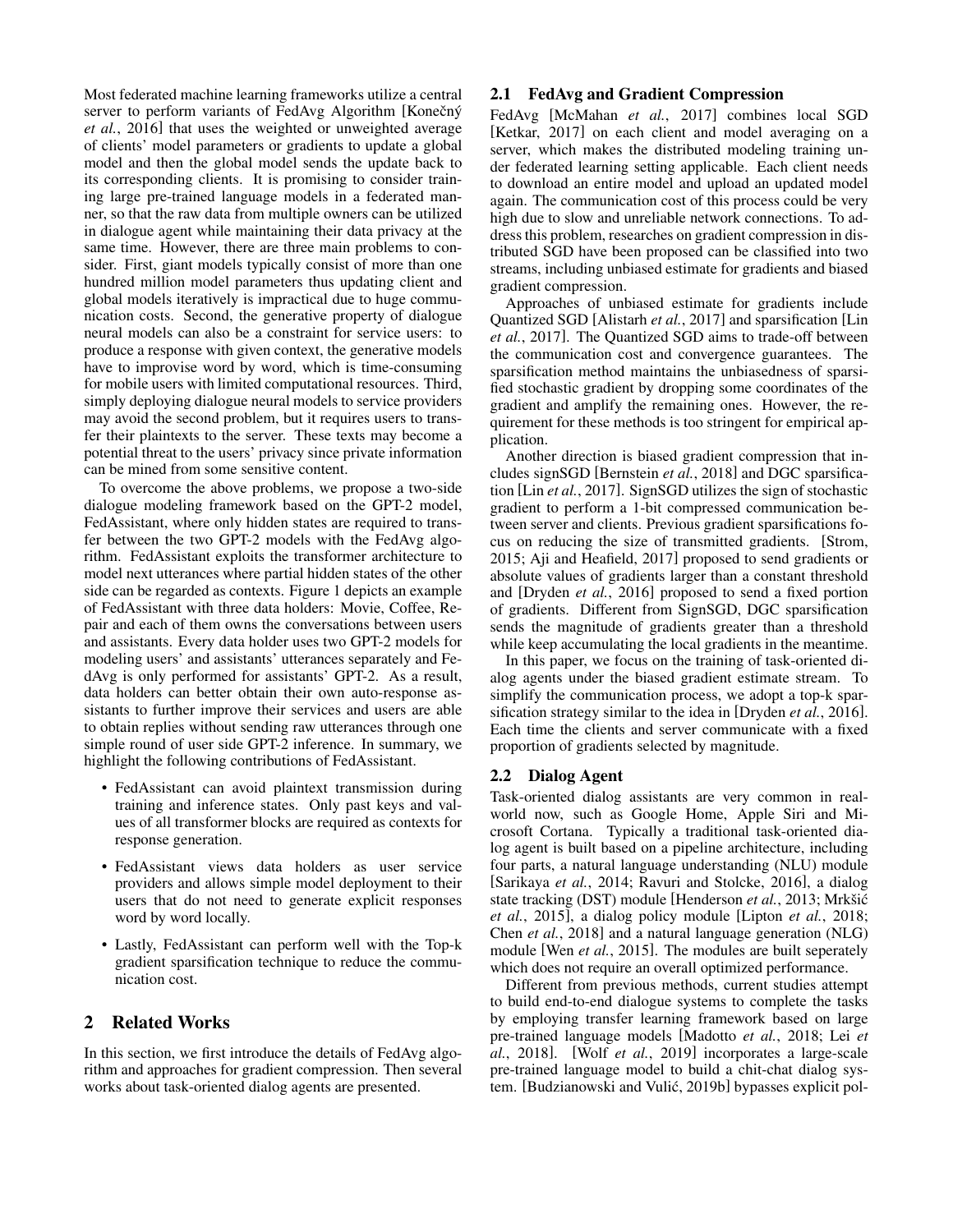<span id="page-2-2"></span>

Figure 2: Two-side modeling of FedAssistant. For any data holder, the user-side GPT-2 and the assistant-side GPT-2 model utterances of users and assistants, respectively. Keys and values of all transformer decoder blocks are transmitted as context for modeling the next utterance. Therefore, no raw text is passed between the user side and the assistant side.

icy and language generation modules by employing a dialogue model that operates solely on text input. [\[Ham](#page-6-17) *et al.*, [2020b\]](#page-6-17) leverages GPT-2 and trains the model following the traditional dialog management pipeline. Recent researches continue making significant progress on the task oriented dialog benchmarks [\[Raffel](#page-7-10) *et al.*, 2019; Yang *et al.*[, 2020;](#page-7-11) Peng *et al.*[, 2021;](#page-7-12) [Lee, 2021;](#page-6-18) Lu *et al.*[, 2021\]](#page-6-19).

Our work follows the the idea in [Ham *et al.*[, 2020b\]](#page-6-17) that we also build an end-to-end dialog system by using GPT-2 model. The difference is that we aim to leverage multiple data sources while keeping the data privacy under the federated setting. In order to realize this, we propose a two-side modeling module of dialogue agent.

# <span id="page-2-3"></span>3 FedAssistant Framework

In this section, we present detailed descriptions of FedAssistant. We first give the problem setup in Section [3.1.](#page-2-0) Then we give a detailed model architecture explanation for two-side modeling in Section [3.2.](#page-2-1) Finally, we will introduce federated learning for assistant side models in Section [3.3.](#page-3-0)

### <span id="page-2-0"></span>3.1 Problem Formulation

We define the set of data holders as  $\mathcal{D} = \{D_1, D_2, ..., D_N\}$ where  $N$  is total number of data holders. For each data holder  $D_i$ , it owns a dataset of conversations  $\mathcal{C}_i = \{c_i^1, c_i^2, ..., c_i^{n_i}\}\$ where  $n_i$  refers to size of dataset of  $D_i$ . Each conversation consists of a sequence of utterances between its users and assistants. Our goal is to train an auto-response assistant that can chit-chat comprehensively for every data holder  $D_i$ .

#### <span id="page-2-1"></span>3.2 Two-side Modeling

To achieve the above goal, we propose FedAssistant, a twoside modeling framework based on GPT-2 models without revealing any utterances. For any data holder  $D_i$ , it initializes two GPT-2 models, classified as a user-side GPT-2 and an assistant-side GPT-2, respectively. In practice, during inference, the auto-response assistant is responsible for answering users' queries. Hence we only need to care about the generation of the assistant-side GPT-2. For any conversation  $c_i^j$  of  $D_i$ , the user-side GPT-2 only models the users 'utterances while the assistant-side GPT-2 is responsible for modeling utterances from the assistant during training or generating replies based on the previous context during inference.

Conventionally, to train GPT-2 with multi-round utterances, all previous utterances will be concatenated together separated by  $\langle \cos \rangle$  tokens as context for training current utterances with language modeling (LM) [\[Bengio](#page-6-20) *et al.*, 2003]. Given current utterance  $U = \{w_0, w_1, ..., w_{|U|-1}\}\$  and previous context  $c$ , the objective of LM is to maximize the likelihood over every word token of U:

$$
\mathcal{L}(U) = \sum_{i=1}^{|U|} \log(P(w_i|c, w_0, w_1, ..., w_{i-1})).
$$
 (1)

Maximizing the likelihood  $\mathcal{L}(U)$  is done by minimizing the cross-entropy loss between generated probabilistic distribution and ground truth utterance  $U$  with teacher forcing [\[Williams and Zipser, 1989\]](#page-7-13). In particular, GPT-2 consists of a stack of transformer decoder blocks [\[Vaswani](#page-7-14) *et al.*, 2017]. For any position with its query  $(q)$ , and all positions' keys  $(K)$  and values  $(V)$ , the attention is computed by masking the future positions, which can be formulated as:

$$
Attention(q, K, V) = Softmax\left(\frac{Mask(qK^{\top})}{\sqrt{d_k}}\right) V, \quad (2)
$$

where  $d_k$  refers to the dimension of keys and queries.

FedAssistant applies conventional approaches for training both user-side and assistant-side GPT-2. Moreover, FedAssistant can further avoid the raw utterances transmission between the user-side and the assistant-side GPT-2, by exploiting past keys and values of transformer blocks of GPT-2, as illustrated in Figure [2.](#page-2-2) One key observation of FedAssistant is that all previous keys and values are sufficient as context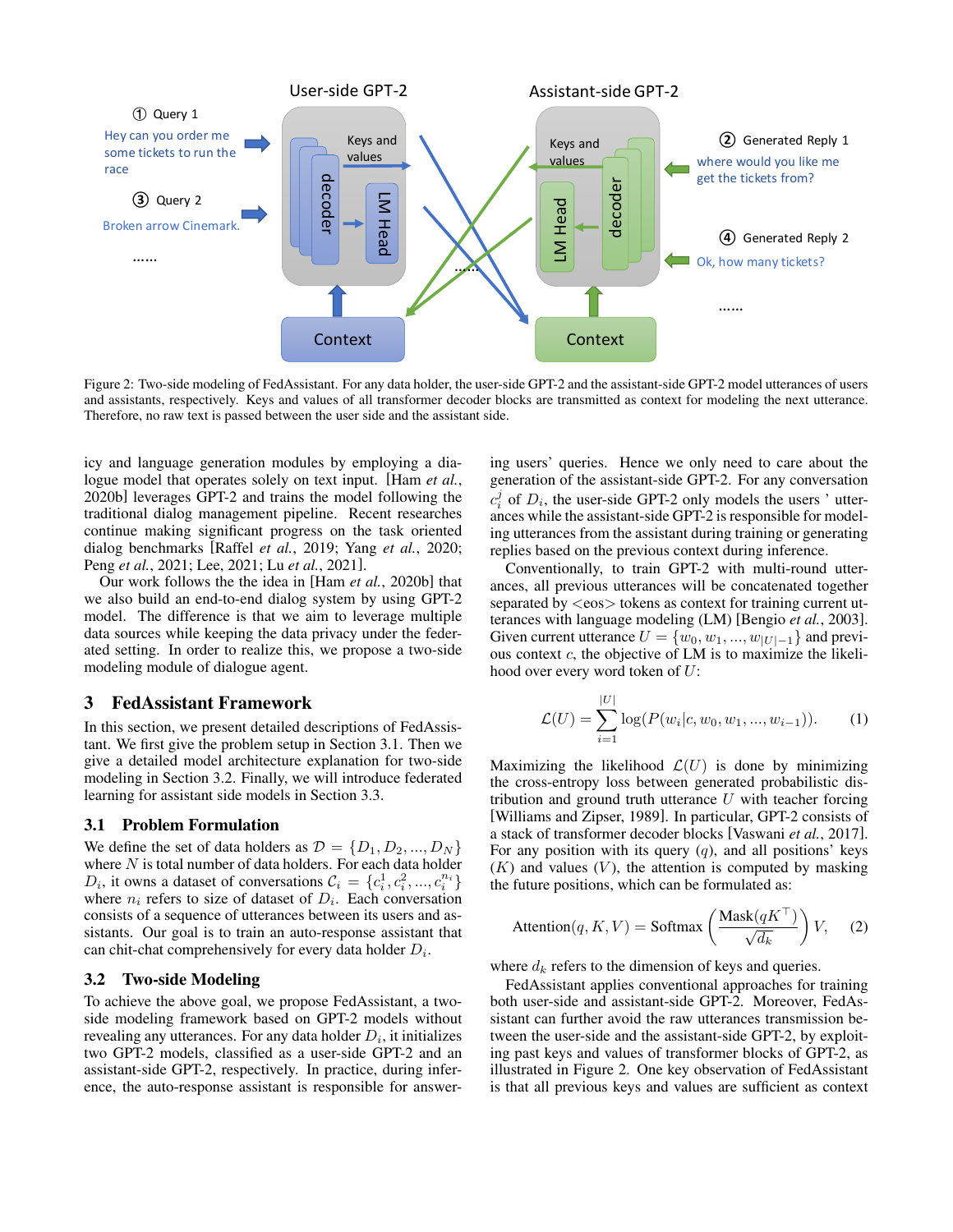for modeling the current utterance, since future keys and values are masked for transformer decoder blocks. For example, to model the third utterance, keys and values of all word tokens of first and second utterances are required. This allows FedAssistant to train its GPT-2 models by past keys and values transmission without revealing raw data. Moreover, it can speed up GPT-2's training and inference since the model does not need to recompute previous unchanged contexts. To train both GPT-2 models, in the beginning, the user-side GPT-2 models its first utterances  $U_0$  and sends its computed keys and values to the assistant side as context  $c$ . Then the assistantside GPT-2 models the response  $U_1$  based on context c and transmits keys and values of both  $U_0$  and  $U_1$  to the user-side as the updated context. This process continues repeatedly until all utterances are fed to the models, and each model updates its own parameters through language modeling. If the assistant-side starts the conversation, then the user-side models  $U_0$  and the training procedure is similar. Unlike previous works that update GPT-2 by all utterances, FedAssistant requires the user-side to train its model based only on users' utterances while the assistant-side only updates its parameters for assistants' utterances. After training, the user-side GPT-2 can be distributed to all users and its data holder holds the assistant-side GPT-2.

The advantage of the proposed two-side modeling is obvious. First, it requires no raw data transmission between the user side and the assistant side, so sensitive conversations are kept private. Second, unlike other GPT-2 implementations, users with limited resources don't have to generate response word by word locally and only one forward pass is required. The whole generation process is left to the assistantside GPT-2. Third, [Wu *et al.*[, 2021\]](#page-7-15) showed that by using alternating memory recurrence, lower perplexity and better generation quality could be achieved. This suggests that twoside modeling brings no harm to language models.

#### <span id="page-3-0"></span>3.3 Federated Learning for the Assistant Side

To further enhance the generation performance of FedAssistant, we perform FedAvg algorithm for all assistant-side GPT-2 models with a parameter server. All data holders initialize their user-side and assistant-side models with the same parameters (that can be pre-trained from a large corpus). After training a batch of conversations, each data holder sends its assistant-side update to the parameter server, and the server averages the updates to update server parameters. Then the updated server parameters will be sent back to all clients to start a new round of training for each data holder. The training stops until certain epochs are reached.

However, FedAvg for GPT-2 can cause huge communication costs since GPT-2 usually consists of hundreds of millions of trainable parameters. For each round of FedAvg, the parameter server needs to download previous weights and upload averaged new weights to all data holders. Thus, the parameter server bandwidth is likely to be the bottleneck for federated learning. To reduce the communication cost for the parameter transmissions, FedAssistant adapts top-k gradient sparsification [\[Dryden](#page-6-9) *et al.*, 2016] that is widely used for distributed optimization algorithms. For every data holder and parameter server, top-k gradient sparsification chooses  $k$ 

Algorithm 1: FedAvg with top-k gradient sparsification

**Input:** clients  $C_1$ , ...,  $C_N$ Input: round *b* for local training **Input:** the number of clients  $N$ **Input:** optimization function SGD **Input:** training steps  $m$ **Input:** init parameters  $w = \{w[0], w[1], ..., w[N-1]\}$  $G^0 \leftarrow 0$ : 2 for  $t = 1$  to  $m$  do  $3 \mid G_k^t \leftarrow G_k^{t-1};$ 4 for  $i = 1$  to b do <sup>5</sup> *Sample dialog data* x *from client* k; 6  $G_k^t \leftarrow G_k^t + \frac{1}{Nb} \nabla f(x; w_t);$  $7$  end  $\mathbf{s}$  for  $j = 1$  to N do  $\begin{array}{|c|c|c|}\hline \text{\textit{}} & \hat G_k^t[j] \leftarrow topk(G_k^t[j]); \hline \end{array}$ 10 end 11 *All-reduce*  $G_k^t : G^t \leftarrow \frac{1}{N} \sum_{k=1}^N encoder(\hat{G}_k^t);$ 12  $G^t \leftarrow topk(G^t);$ 13  $w_{t+1} \leftarrow SGD(w_t, G^t);$ <sup>14</sup> end

<span id="page-3-1"></span>largest magnitude gradients and only k of them are used for FedAvg. Algorithm [1](#page-3-1) describes federated learning with topk sparsification for FedAssistant. The gradient on the server side is initialized as 0. In each iteration, top-k gradients are selected on the client side for uploading to server and top-k gradients are selected on the server side after averaging local gradients for downloading to clients.

# 4 Experiment

In this section, we present extensive comparative experiments for our proposed FedAssistant framework. In Section [4.1,](#page-3-2) we will introduce the setup for dataset and training. Then we will compare FedAssistant with other 4 GPT-2 based model setup in Section [4.2.](#page-4-0) Moreover, we will analyze how top-k gradient sparsification can affect the performance of FedAssistant in Section [4.3.](#page-4-1) Finally, we give the communication cost for FedAvg in Section [4.4.](#page-5-0)

### <span id="page-3-2"></span>4.1 Experimental Setup

Dataset. We evaluate our result on the Google Taskmaster-1 dataset [Byrne *et al.*[, 2019\]](#page-6-21) which consists of woz-dialogues and self-dialogues. Woz-dialogues are collected by recording two paid workers' conversations while self-dialogues are written by a single worker imaging the conversations between two people. Taskmaster-1 includes conversations between users and assistants of six domains: ordering pizza (Pizza), creating auto repair appointments (Repair), setting up ride service (Ride), ordering movie tickets (Movie), ordering coffee drinks (Coffee) and making restaurant reservations (Restaurant). We merge all conversations of woz-dialogues and self-dialogues and separate them according to dialogues' corresponding domains.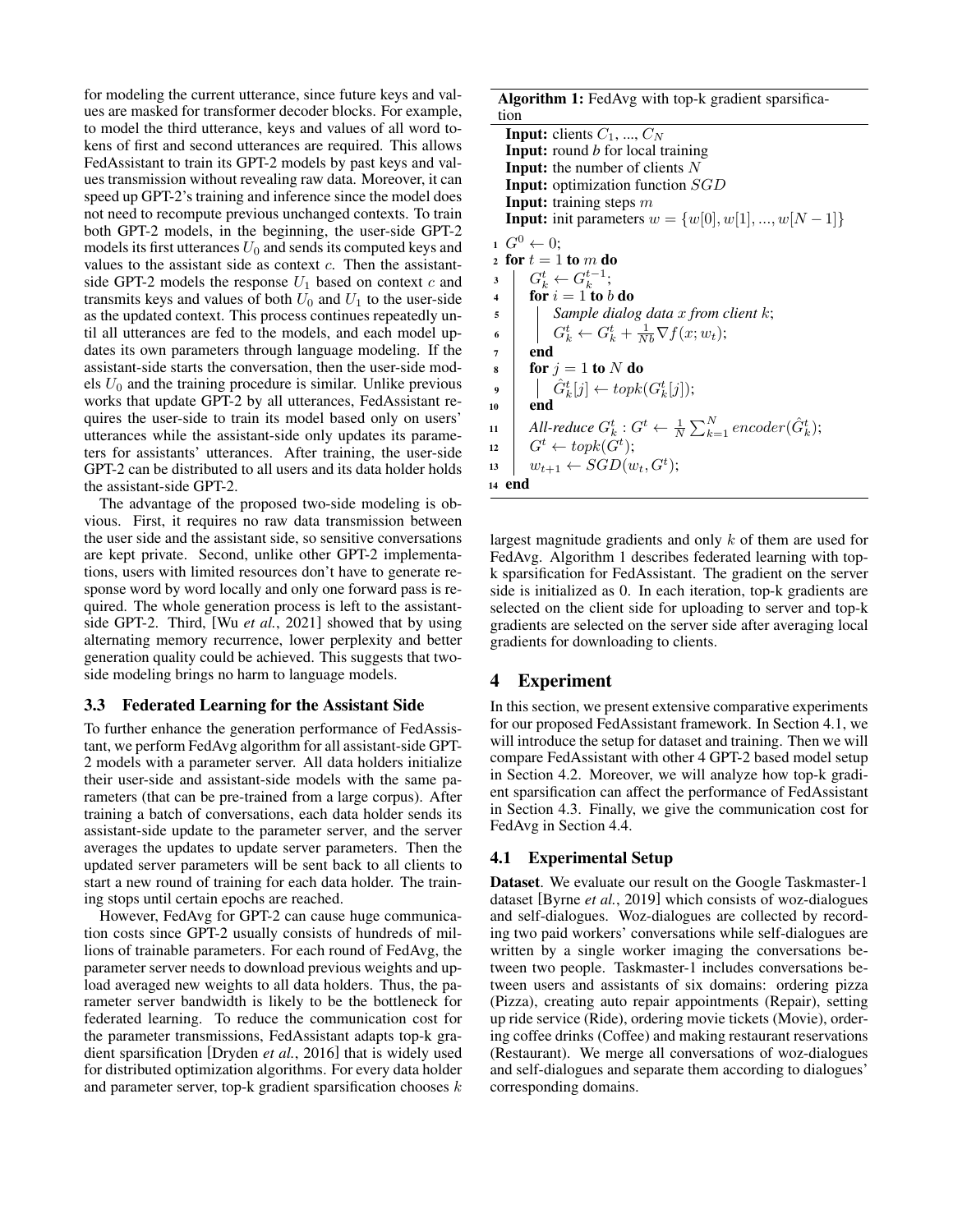<span id="page-4-2"></span>

|             | Repair  | $\vert$ Coffee $\vert$ |         | Movie   Restaurant   Pizza |         | Ride    | A11     |
|-------------|---------|------------------------|---------|----------------------------|---------|---------|---------|
| GPT_local   | 10.10   | 10.23                  | 9.72    | 12.62                      | 9.59    | 9.87    | 22.16   |
| GPT_all     | $9.54*$ | $9.17*$                | $9.01*$ | $11.65*$                   | $8.65*$ | $8.99*$ | $9.51*$ |
| FedA_both   | 11.31   | 10.44                  | 10.13   | 13.57                      | 9.85    | 10.48   | 10.96   |
| FedA        | 10.62   | 10.36                  | 9.94    | 13.40                      | 9.74    | 10.07   | 16.14   |
| FedA_freeze | 104.77  | 16.24                  | 14.81   | 20.29                      | 14.92   | 14.99   | 28.70   |

Table 1: Evaluation results on the testing data. Perplexity (PPL) is used as the metric for evaluating the performance of six data holders. "All" means using all the testing data to evaluate the overall performance and average the perplexity for all six data holders.

Training details. We treat each domain as one data holder and randomly split the data for training, validation and testing. Each domain has roughly 1,800 training dialogues, 200 validation and 200 testing dialogues. For model initialization, we use pre-trained DialoGPT-small (117M) [\[Zhang](#page-7-1) *et al.*[, 2020\]](#page-7-1) trained on Reddit data. The model performance is evaluated by perplexity (PPL) for testing data. For optimization, we use AdamW optimizer [\[Loshchilov and Hutter,](#page-6-22) [2019\]](#page-6-22) and the learning rate is 3e-5 with linear warm-up and decay. Each data holder trains its data for 10 epochs. We use a single machine and warp each data holder with its own data and FedAssistant into a class, so that every data holder cannot access the data of others. For each data holder, 1 Nvidia V100 is used to train its data.

#### <span id="page-4-0"></span>4.2 Evaluation on Model Architecture

For our experiment, We consider the following model architectures:

GPT local: for each data holder, train one GPT-2 model with its own training data locally.

GPT all: only train one GPT-2 model for all training data of 6 data holders.

FedA both: for each data holder, train two-side modeling GPT-2 models with its own training data and perform FedAvg for both the user side and the assistant side.

FedA: for each data holder, train two-side modeling GPT-2 models with its own training data and perform FedAvg for the assistant side only.

FedA freeze: for each data holder, train two-side modeling GPT-2 models with its own training data and perform FedAvg for only the assistant. The parameters of the user-side GPT-2 are frozen.

Both GPT<sub>-local</sub> and GPT<sub>-all</sub> can be considered as baselines by comparing two-side modeling with conventional modeling. FedA is the FedAssistant framework we propose in Section [3.](#page-2-3) FedA both evaluates the performance for performing FedAvg on the user side as well. FedA freeze freezes the training parameters for the user side, hence users are not required to update the user side model anymore. Intuitively, this approach leads better transferability with poorer evaluation results.

The evaluation result based on perplexity is shown in Table [1.](#page-4-2) To test the generalized ability, we also consider testing models based on all the testing data. GPT all has the best performance over each data holder and all testing data, since the model is trained on the conventional approach with all the training data. GPT local achieves the second-best evaluation result on each data holder, however, there is an obvious gap between the generalized ability on all testing data and adaptability on individual domains. Also, by comparing the gap between individual domains and all testing data, we can conclude that the data distribution in each domain is not identical. FedA both obtains the lowest perplexity among all variants of FedAssistant for all testing data, which indicates that performing FedAvg on the user-side indeed improves FedAssistant's generalization. However, performing FedAvg for the user-side is not practical when the user-side model is deployed to the users. Compared with GPT local, FedAssistant has similar performance for individual testing data and lower perplexity for all testing data. This justifies that FedAssistant can perform well on local data while being able to generalize via FedAvg. The perplexity of FedA feeze on Repair is surprisingly high. We investigate the Repair data and find that users' phone numbers are frequently given for some users' utterances. Freezing parameters on the user side can lead to high perplexity when modeling users' utterances with phone numbers. And by training the user-side, the exploding perplexity can be reduced.

Overall, the above experiments demonstrate that FedAssistant can have competitive performance on individual data holder with better generalized ability.

#### <span id="page-4-1"></span>4.3 Evaluation on Top-k

Here we analyze the experiments on perplexity after applying top-k gradient sparsification for both both FedA freeze and FedA. Top-k gradient sparsification can significantly reduce the communication cost while sacrificing most minor updates. It is a trade-off to balance between utility and ability. We use No TopK to indicate FedAssistant without using Top-k gradient sparsification and No TopK freeze to denote FedA freeze without using Top-k gradient sparsification. We consider optimizing top  $9.75M\left(\frac{1}{12}\right)$ ,  $4.68M\left(\frac{1}{25}\right)$ ,  $2.34M$  $(\frac{1}{50})$ , 1.17M  $(\frac{1}{100})$  of transmitted gradients for both the user side and the assistant side, namely,  $Top\frac{1}{12}$ ,  $Top\frac{1}{25}$ ,  $Top\frac{1}{50}$  and Top $\frac{1}{100}$  for FedAssistant. Roughly speaking, we are cutting the transmitted gradients by half every time. We use the same data split for all data holders.

Table [2](#page-5-1) depicts the evaluation results. Not surprisingly, FedAssistant without Top-k obtain the best performance for individual domains and all testing data. For FedAssistant, it is more robust towards Top-k gradient sparsification. As updated gradients are reduced by half, testing perplexity increases no more than 1 for most local data holders. Compared with reduced cost, the minor decrease in perplexity seems acceptable. However, for FedA freeze, the performance drop is obvious: for Restaurant, perplexity increases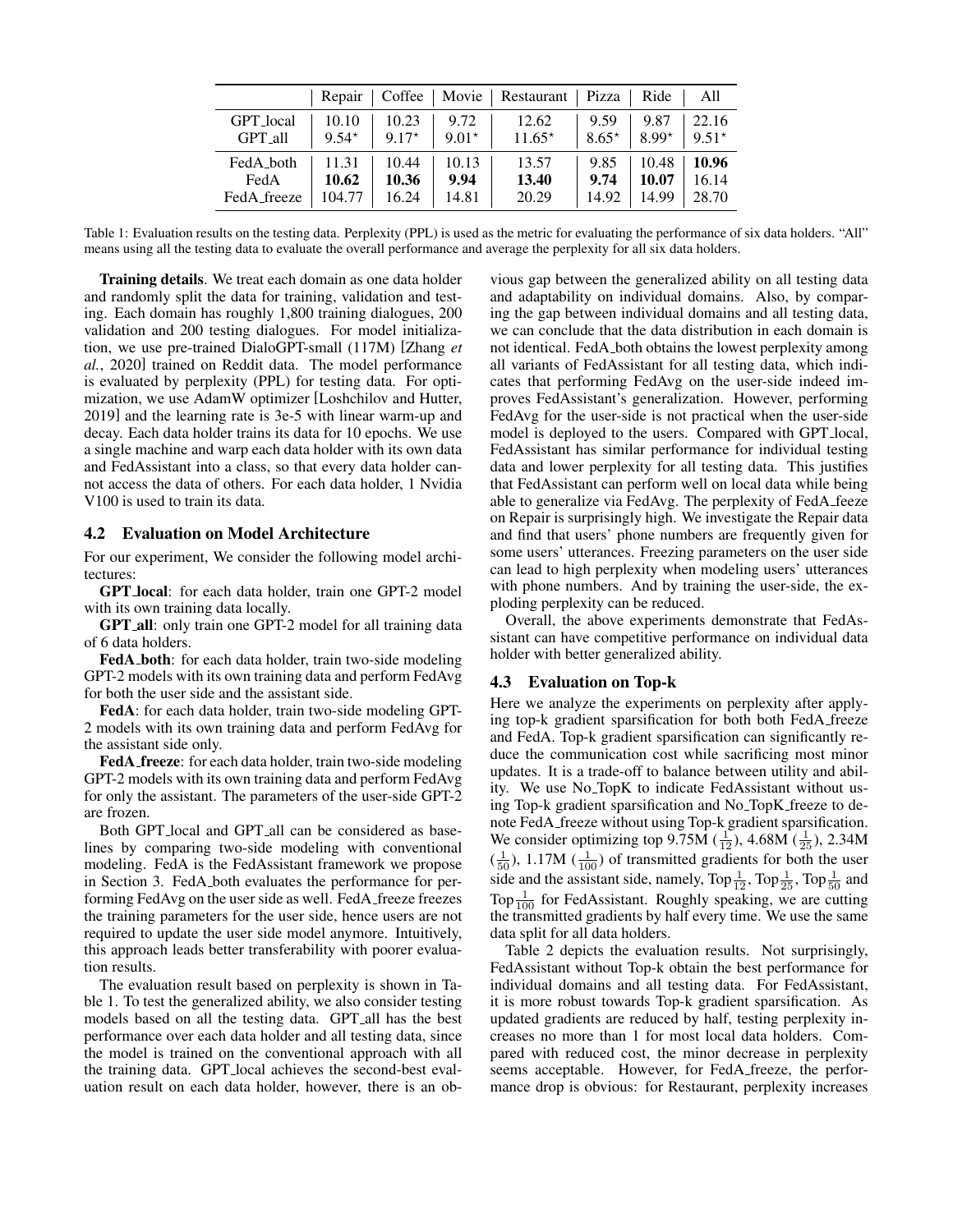<span id="page-5-1"></span>

|                                   | Repair | Coffee | Movie | Restaurant | Pizza  | Ride  | All   |
|-----------------------------------|--------|--------|-------|------------|--------|-------|-------|
| No <sub>-TopK</sub> -freeze       | 104.77 | 16.24  | 14.81 | 20.29      | 14.92  | 14.99 | 28.70 |
| $No\_{TopK}$                      | 10.62  | 10.36  | 9.94  | 13.40      | 9.74   | 10.07 | 16.14 |
| $No\_TopK.A*$                     | 9.06   | 7.91   | 8.42  | 11.61      | 7.68   | 7.81  | 10.66 |
| Top $\frac{1}{12}$ freeze         | 108.64 | 18.85  | 17.12 | 23.99      | 16.87  | 17.71 | 31.54 |
| Top $\frac{1}{12}$                | 11.79  | 11.27  | 10.93 | 14.87      | 10.54  | 11.11 | 19.05 |
| Top $\frac{1}{12}$ -A*            | 10.61  | 9.11   | 9.84  | 13.79      | 8.73   | 9.12  | 13.93 |
| Top $\frac{1}{25}$ freeze         | 111.13 | 20.45  | 18.69 | 26.55      | 18.28  | 19.37 | 33.40 |
| Top $\frac{1}{25}$                | 12.37  | 11.80  | 11.58 | 15.70      | 10.978 | 11.75 | 20.92 |
| Top $\frac{1}{25}A^*$             | 11.45  | 9.81   | 10.72 | 15.07      | 9.31   | 9.92  | 16.27 |
| Top $\frac{1}{50}$ freeze         | 114.36 | 22.43  | 20.60 | 29.86      | 19.96  | 21.45 | 35.75 |
| Top $\frac{1}{50}$                | 12.92  | 12.28  | 12.18 | 16.66      | 11.41  | 12.48 | 22.82 |
| $A^{\star}$<br>Top $\frac{1}{50}$ | 12.25  | 10.50  | 11.61 | 16.50      | 9.93   | 11.94 | 18.78 |
| Top $\frac{1}{100}$ freeze        | 118.66 | 24.98  | 23.07 | 34.13      | 22.16  | 24.13 | 38.79 |
| Top $\frac{1}{100}$               | 13.40  | 12.74  | 12.78 | 17.59      | 11.75  | 13.29 | 24.58 |
| Top $\frac{1}{100}A^*$            | 13.00  | 11.14  | 12.48 | 17.94      | 10.40  | 11.76 | 21.21 |

Table 2: Evaluation results on overall perplexity of top-k gradient sparsification for FedAssistant freeze, FedAssistant and assistant side models' perplexity. Suffix ' freeze' is used for FedA freeze and ' A' is used for assistant side models' perplexity of FedAssistant. Top  $\frac{1}{12}$ ,  $\frac{1}{25}$ ,  $\frac{1}{50}$ ,  $\frac{1}{100}$  gradient sparsifications are used for all three settings as well as no top-k. "All" indicates all the testing data is used to evaluate the overall performance and the result is averaged.

from 20.3 to 34.1. For all testing data, when the fraction of updated gradients is larger than 50, both models fail to outperform GPT local. This implies that top-k gradient sparsification with a ratio larger than  $\frac{1}{50}$  might be a proper choice for FedAssistant. By comparing FedAssistant models with different Top-k ratios, we show that FedAssistant tends to be more robust towards top-k gradient sparsification.

Evaluation on the assistant side. According to the problem setting of FedAssistant, data holders are more interested in the assistant side for providing better services. Intuitively, FedAvg on the assistant side should improve the generalized ability of the assistant-side GPT-2. To better evaluate how FedAssistant performs, it is crucial to analyze the perplexity only on the assistant-side models.

Table [2](#page-5-1) also includes the assistant side's perplexity for FedAssistant, named with suffix "\_A". Compared with the perplexity of all utterances on FedAssistant and FedA freeze, assistant side models achieve the best performance for all topk and no top-k settings except the minor increase (∼0.4) on the Restaurant with  $Top_{100}^{-1}$ . By comparing overall perplexity with assistant side utterances' perplexity, it shows that FedAssistant is able to better improve the assistant-side models and hence the FedAvg algorithm contributes to the improvement of the assistant side. Moreover, for all testing data, FedAvg can bring significant improvement for the assistant side, even the top  $\frac{1}{50}$  gradient sparsification can achieve lower perplexity than GPT local for all testing data.

The above comparison experiment shows the effectiveness of FedAvg on the assistant side with lower perplexity for both top-k and no top-k scenarios.

#### <span id="page-5-0"></span>4.4 Communication Cost

The communication cost is acceptable for every data holder. When we apply top-k gradient sparsification for 2% parameters (Top $\frac{1}{50}$ ), the communication cost for any data holder of each round of FedAvg is around 18 Mb. This cost makes federated learning feasible for training large pre-trained language models.

# 5 Conclusion and Future Work

In this work, we present FedAssistant, a well-performed and federated two-side modeling framework for neural dialogue models. First, we exploit the past keys and values of transformer decoder blocks to avoid raw data leakage for both training and evaluation. Then we implement a two-side modeling architecture to model utterances according to the roles of speakers separately and distributedly. What's more, we apply FedAvg algorithm to further enhance the generalized ability of the assistant-side models for better customer services. To address the high communication cost for uploading and download parameters, we implement top-k gradient sparsification for our FedAvg algorithm. We conduct extensive comparison experiments to demonstrate the effectiveness of both two-side modeling and FedAvg with top-k gradient sparsification.

However, certain problems still remain. The first problem is related to federated learning with the non-IID problem of various domains. As the experiment shows, after FedAvg, though FedAssistant can obtain better performance on all testing data, it cannot obtain improvement over its local data. Another problem comes from FedA freeze, which has more transferability than FedAssistant for all users and is more promising in practice. In our experiment, for the Repair data, FedA freeze with exploded perplexity exemplifies the problem. In the future, we plan to apply a more dedicated and frozen pre-training method for every user-side model while improving the FedAvg algorithm to address the non-IID problem. We will also try to distill the model with fewer trainable parameters and apply quantization with less computational precision to further reduce the communication cost.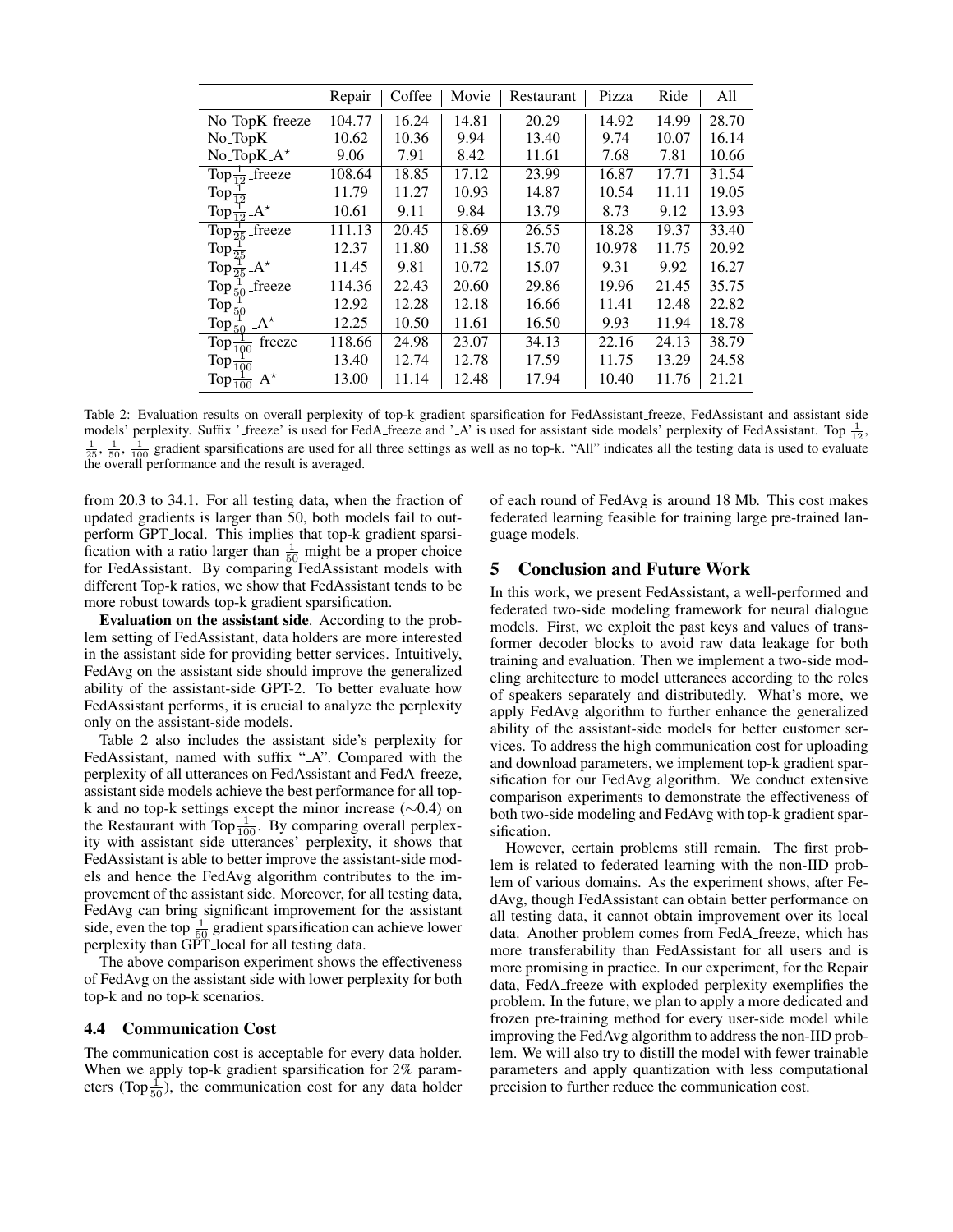# References

- <span id="page-6-8"></span>[Aji and Heafield, 2017] Alham Fikri Aji and Kenneth Heafield. Sparse communication for distributed gradient descent. *arXiv preprint arXiv:1704.05021*, 2017.
- <span id="page-6-5"></span>[Alistarh *et al.*, 2017] Dan Alistarh, Demjan Grubic, Jerry Li, Ryota Tomioka, and Milan Vojnovic. Qsgd: Communication-efficient sgd via gradient quantization and encoding. *Advances in Neural Information Processing Systems*, 30:1709–1720, 2017.
- <span id="page-6-20"></span>[Bengio *et al.*, 2003] Yoshua Bengio, Réjean Ducharme, Pascal Vincent, and Christian Janvin. A neural probabilistic language model. *Journal of Machine Learning Research*, 3:1137–1155, 2003.
- <span id="page-6-7"></span>[Bernstein *et al.*, 2018] Jeremy Bernstein, Yu-Xiang Wang, Kamyar Azizzadenesheli, and Animashree Anandkumar. signsgd: Compressed optimisation for non-convex problems. In *International Conference on Machine Learning*, pages 560–569. PMLR, 2018.
- <span id="page-6-1"></span>[Budzianowski and Vulić, 2019a] Paweł Budzianowski and Ivan Vulic. Hello, it's GPT-2 - how can I help you? ´ towards the use of pretrained language models for taskoriented dialogue systems. In *Proceedings of the 3rd Workshop on Neural Generation and Translation*, pages 15–22, Hong Kong, November 2019. Association for Computational Linguistics.
- <span id="page-6-16"></span>[Budzianowski and Vulić, 2019b] Paweł Budzianowski and Ivan Vulic. Hello, it's gpt-2-how can i help you? towards ´ the use of pretrained language models for task-oriented dialogue systems. In *Proceedings of the 3rd Workshop on Neural Generation and Translation*, pages 15–22, 2019.
- <span id="page-6-21"></span>[Byrne *et al.*, 2019] Bill Byrne, Karthik Krishnamoorthi, Chinnadhurai Sankar, Arvind Neelakantan, Daniel Duckworth, Semih Yavuz, Ben Goodrich, Amit Dubey, Kyu-Young Kim, and Andy Cedilnik. Taskmaster-1:toward a realistic and diverse dialog dataset. In *2019 Conference on Empirical Methods in Natural Language Processing and 9th International Joint Conference on Natural Language Processing*, Hong Kong, 2019.
- <span id="page-6-13"></span>[Chen *et al.*, 2018] Lu Chen, Bowen Tan, Sishan Long, and Kai Yu. Structured dialogue policy with graph neural networks. In *Proceedings of the 27th International Conference on Computational Linguistics*, pages 1257–1268, 2018.
- <span id="page-6-9"></span>[Dryden *et al.*, 2016] Nikoli Dryden, Tim Moon, Sam Ade Jacobs, and Brian Van Essen. Communication quantization for data-parallel training of deep neural networks. In *2016 2nd Workshop on Machine Learning in HPC Environments (MLHPC)*, pages 1–8. IEEE, 2016.
- <span id="page-6-0"></span>[Ham et al., 2020a] Donghoon Ham, Jeong-Gwan Lee, Youngsoo Jang, and Kee-Eung Kim. End-to-end neural pipeline for goal-oriented dialogue systems using GPT-2. In *Proceedings of the ACL*, pages 583–592. ACL, 2020.
- <span id="page-6-17"></span>[Ham *et al.*, 2020b] Donghoon Ham, Jeong-Gwan Lee, Youngsoo Jang, and Kee-Eung Kim. End-to-end neural pipeline for goal-oriented dialogue systems using gpt-2. In

*Proceedings of the 58th Annual Meeting of the Association for Computational Linguistics*, pages 583–592, 2020.

- <span id="page-6-10"></span>[Henderson et al., 2013] Matthew Henderson, Blaise Thomson, and Steve Young. Deep neural network approach for the dialog state tracking challenge. In *Proceedings of the SIGDIAL 2013 Conference*, pages 467–471, 2013.
- <span id="page-6-4"></span>[Ketkar, 2017] Nikhil Ketkar. Stochastic gradient descent. In *Deep learning with Python*, pages 113–132. Springer, 2017.
- <span id="page-6-2"></span>[Konečný et al., 2016] Jakub Konečný, H. Brendan McMahan, Felix X. Yu, Peter Richtarik, Ananda Theertha Suresh, and Dave Bacon. Federated learning: Strategies for improving communication efficiency. In *NIPS Workshop on Private Multi-Party Machine Learning*, 2016.
- <span id="page-6-18"></span>[Lee, 2021] Yohan Lee. Improving end-to-end task-oriented dialog system with a simple auxiliary task. In *Findings of the Association for Computational Linguistics: EMNLP 2021*, pages 1296–1303, 2021.
- <span id="page-6-15"></span>[Lei *et al.*, 2018] Wenqiang Lei, Xisen Jin, Min-Yen Kan, Zhaochun Ren, Xiangnan He, and Dawei Yin. Sequicity: Simplifying task-oriented dialogue systems with single sequence-to-sequence architectures. In *Proceedings of the 56th Annual Meeting of the Association for Computational Linguistics (Volume 1: Long Papers)*, pages 1437– 1447, 2018.
- <span id="page-6-6"></span>[Lin *et al.*, 2017] Yujun Lin, Song Han, Huizi Mao, Yu Wang, and William J Dally. Deep gradient compression: Reducing the communication bandwidth for distributed training. *arXiv preprint arXiv:1712.01887*, 2017.
- <span id="page-6-12"></span>[Lipton et al., 2018] Zachary Lipton, Xiujun Li, Jianfeng Gao, Lihong Li, Faisal Ahmed, and Li Deng. Bbqnetworks: Efficient exploration in deep reinforcement learning for task-oriented dialogue systems. In *Proceedings of the AAAI Conference on Artificial Intelligence*, volume 32, 2018.
- <span id="page-6-22"></span>[Loshchilov and Hutter, 2019] Ilya Loshchilov and Frank Hutter. Decoupled weight decay regularization. In *International Conference on Learning Representations*, 2019.
- <span id="page-6-19"></span>[Lu et al., 2021] Yujie Lu, Chao Huang, Huanli Zhan, and Yong Zhuang. Federated natural language generation for personalized dialogue system. *arXiv preprint arXiv:2110.06419*, 10 2021.
- <span id="page-6-14"></span>[Madotto *et al.*, 2018] Andrea Madotto, Chien-Sheng Wu, and Pascale Fung. Mem2seq: Effectively incorporating knowledge bases into end-to-end task-oriented dialog systems. *arXiv preprint arXiv:1804.08217*, 2018.
- <span id="page-6-3"></span>[McMahan *et al.*, 2017] Brendan McMahan, Eider Moore, Daniel Ramage, Seth Hampson, and Blaise Aguera y Arcas. Communication-efficient learning of deep networks from decentralized data. In *Artificial Intelligence and Statistics*, pages 1273–1282. PMLR, 2017.
- <span id="page-6-11"></span>[Mrkšić et al., 2015] Nikola Mrkšić, Diarmuid O Séaghdha, Blaise Thomson, Milica Gašić, Pei-Hao Su, David